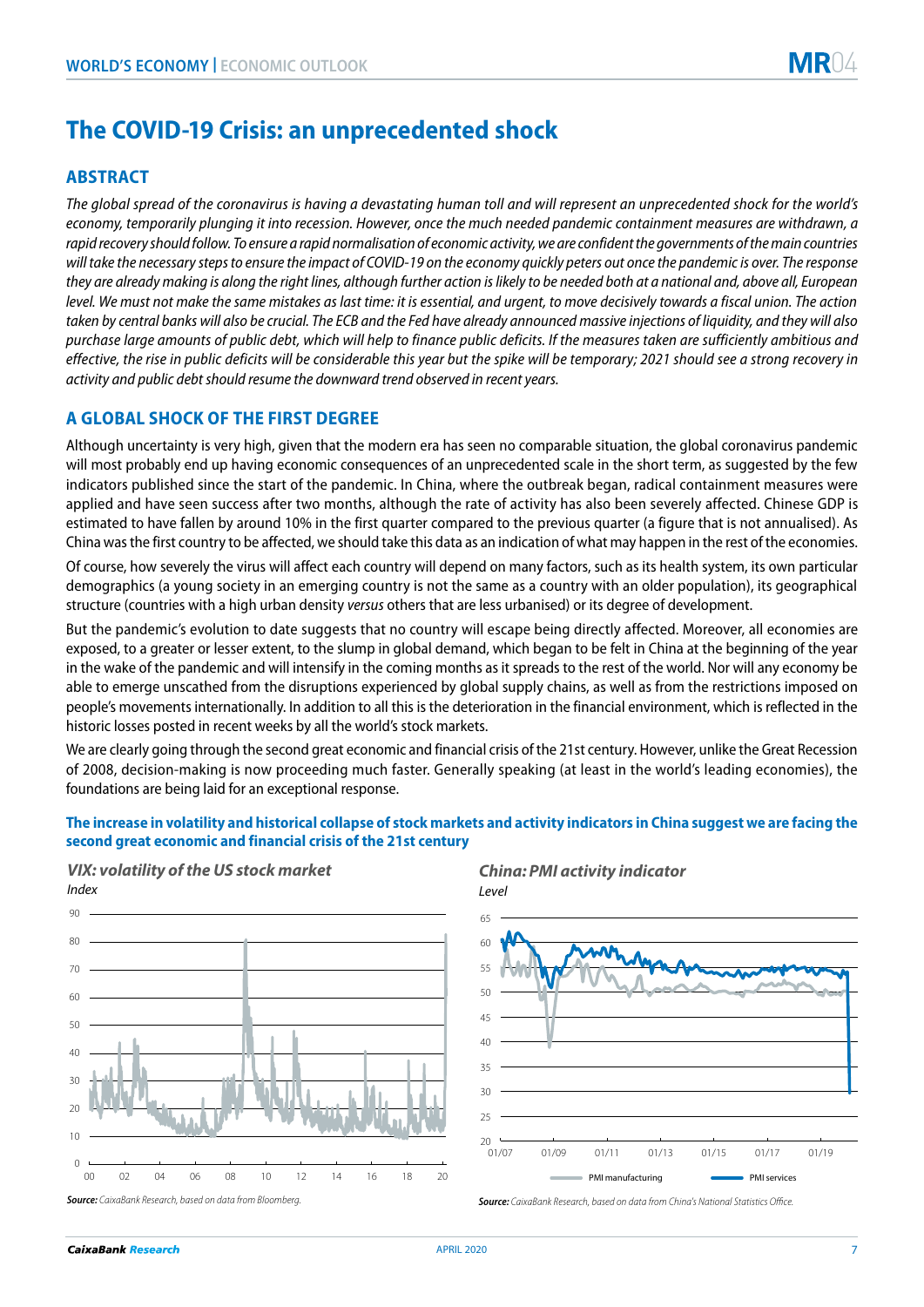# **EXTRAORDINARY MEASURES ARE UNDERWAY**

Measures are already being implemented apace, in the area of public health as well as those of a strictly economic nature. Both are necessarily related. The actions being taken globally in the first of these two areas are focusing on containing the spread of the coronavirus (through more or less restrictive forms of social distancing) in order to flatten the curve of contagion and thereby minimise pressure on countries' healthcare systems. This strategy, first implemented in China, will probably become widespread, to a greater or lesser extent, in practically all the world's countries, leading to a global supply and demand shock.

To cope with this double shock, a battery of economic measures of extraordinary breadth and depth is being rapidly deployed. Albeit with variations, the measures being implemented share the same overall goal: to prevent a temporary shock from having any long-lasting negative effects.

With this aim, action is being taken mainly in two broad areas. Firstly, the major central banks and fiscal authorities are taking measures to provide all segments of the economic system with enough liquidity, prevent financial stress and thereby ensure the payments system continues to operate as it should. In many countries, and in particular in the US and EU, expansive monetary measures (QE) have been reintroduced, in the US the benchmark interest rates have been significantly lowered, private credit

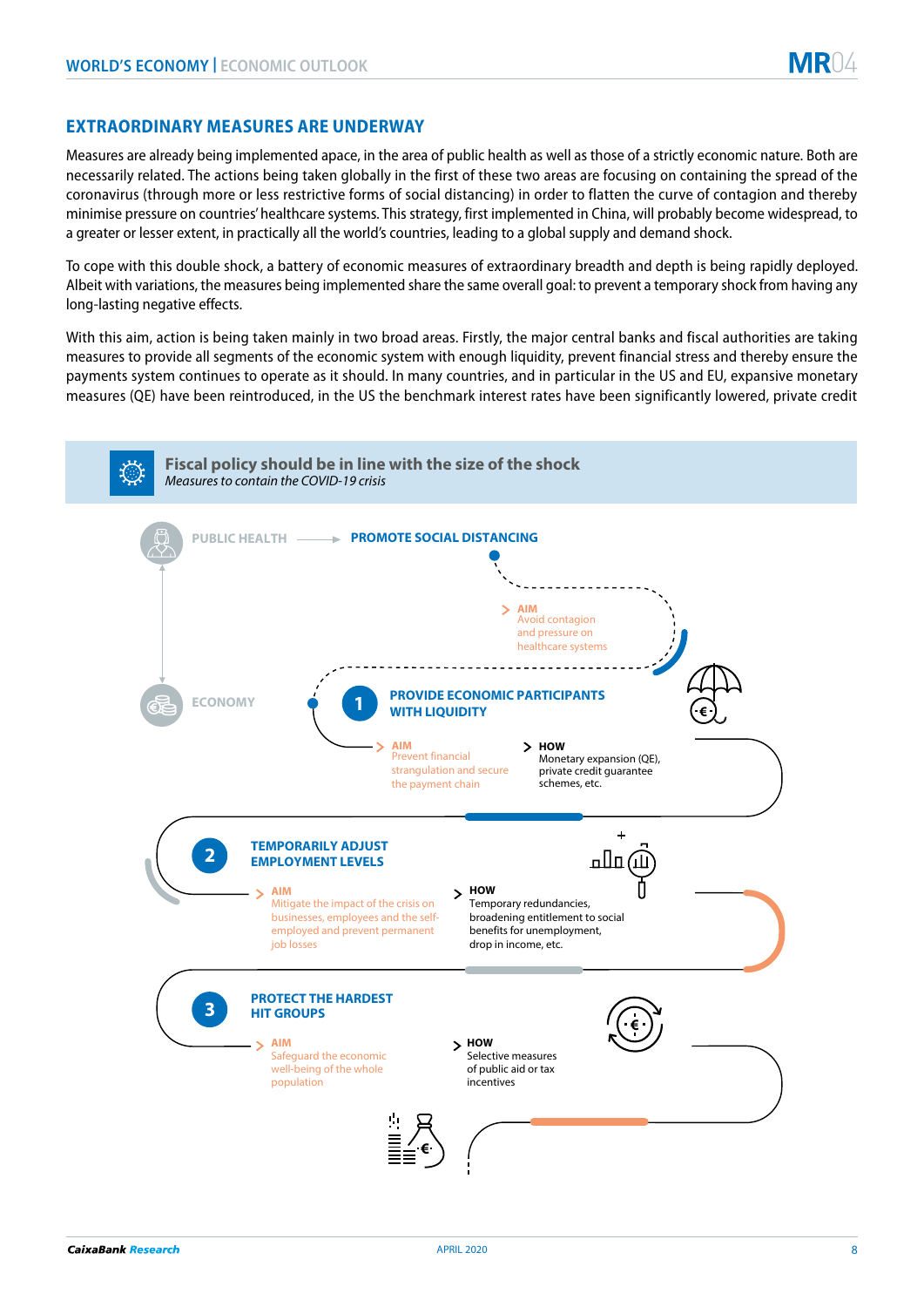guarantee schemes have been introduced, taxes have been deferred and social transfers and benefits have been brought forward or made more flexible. At present, the solvency and liquidity position of banks is strong and they are expected to play an important role in passing on these policies aimed at meeting the financing needs of businesses and households.

A second line of action aims to mitigate the impact on employees and the self-employed. In this key area, the measures taken in many countries focus on allowing a temporary adjustment of employment levels without permanently destroying jobs, for instance by making temporary redundancy measures easier to implement (such as the ERTE in Spain). On the one hand, these help companies to cope with the shock whilst also strengthening the link between firms and their employees, essential for a rapid return to normality once the current situation has been overcome. Similarly, the requirements to be entitled to social benefits related to unemployment (in the case of employees) or a reduction in activity (for the self-employed) have been reduced to minimise the disruption to people's incomes.

The ultimate goal is to safeguard, as far as possible, the economic well-being of the population and also the production capacity. Therefore, in addition to these measures, and depending on how much the COVID-19 will eventually impact economic activity, it is likely that supportive measures will have to be further adapted or extended, for instance through direct public aid or tax incentives for the hardest hit groups. The US has already announced a comprehensive package of measures in this respect.

All these measures will substantially increase public sector borrowing. For this reason, and to remove any doubt about the sustainability of public debt, central banks, and in particular the Fed and the ECB, have activated massive asset purchase programmes that implicitly cover the higher financing needs of the public sector.

#### **The sharp rise in public spending will count on the support of central banks**



# **ECONOMIC SCENARIO**

In the scenarios below, produced with unusual levels of uncertainty, there is a palpable belief that the measures being taken are necessary, ambitious and appropriate, so that the recession will be very severe but not long-lasting.

Specifically, we already expect a hugely negative impact on the rate of activity in the short term, depending on the country, in the first or second quarter of this year and then a rebound, also strong, in the second half of 2020 and in 2021. Consequently, globally we expect activity to fall by 0.4% in 2020, so the impact of the coronavirus on this year's growth will be around 3.5 pp, but by 2021 we expect growth to recover and exceed 5%. By comparison, during the Great Recession, GDP fell by 0.1% in 2009 and recovered strongly the following year, posting 5.4% growth.

At a European level, we believe the euro area is entering a brief but severe recession on the first half of this year, with a widespread decline by country that will leave growth for 2020 as a whole at –3.1%. However, the recovery, which we expect to start as early as the second half of this year, will culminate in strong growth in 2021, which could exceed 4%.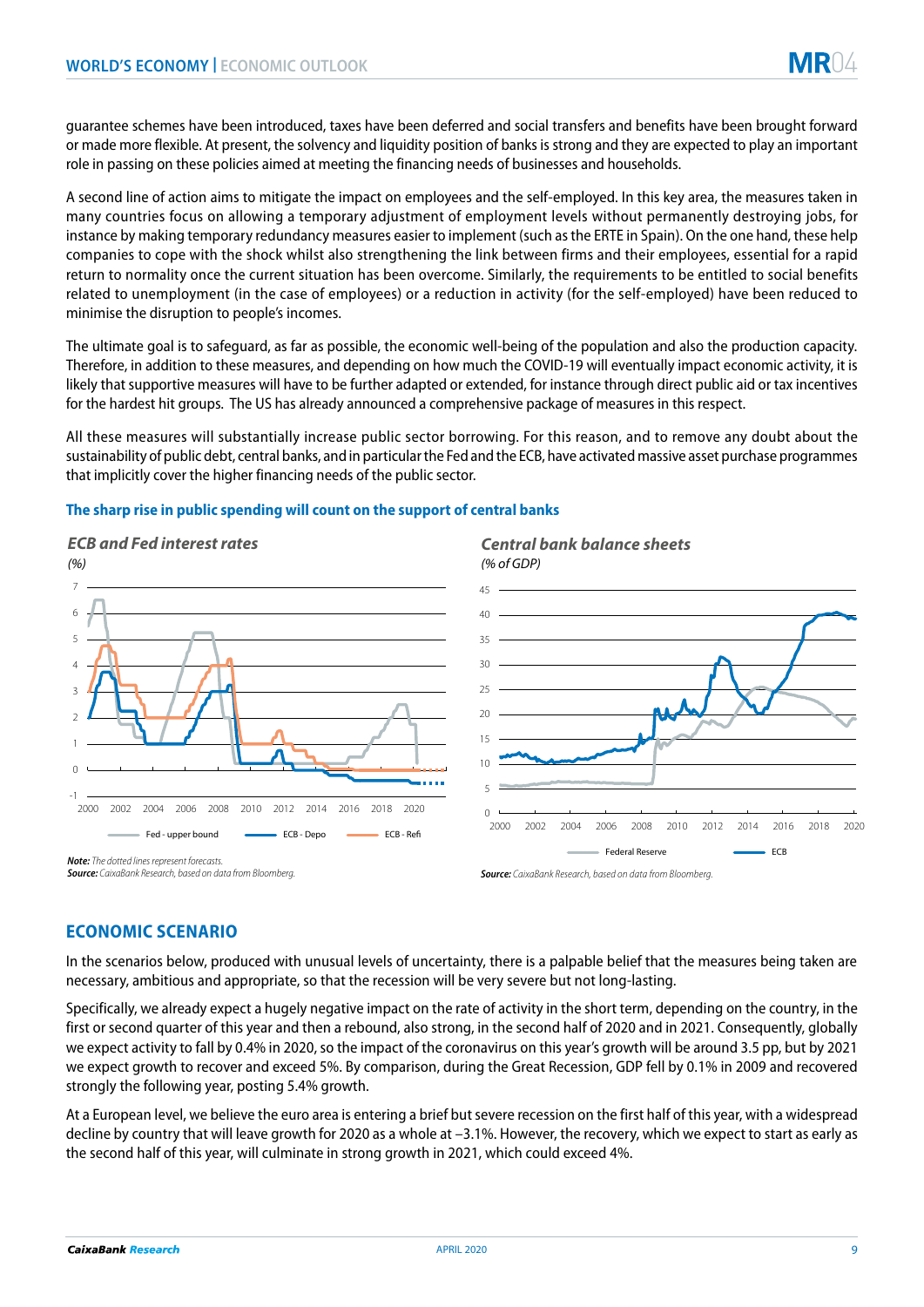The Spanish economy will most likely follow a pattern similar to Europe as a whole. We estimate the fall in GDP in the first half of the year may exceed 10%, mainly due to the slowdown in activity that will be experienced by those sectors directly affected by the containment measures, such as the restaurant and hotel industry, commerce, leisure and transport, among others, accounting for around 25% of Spain's GDP. The impact on most other sectors will also play a role. The profound effect of the measures taken to date can already be seen in the turnover of CaixaBank POS terminals. In the third week of March (the week following the declaration of the state of emergency), these recorded a 55% drop year-on-year in card expenditure among residents (despite the notable upturn in spending on food and basic necessities) and 84% in spending by foreign tourists. In any case, once the pandemic is over, we are confident the measures taken by the authorities (which should be extended, if necessary) will stimulate a rapid economic recovery during the second half of the year, so that GDP growth for 2020 as a whole could end up being around –3.6% (5.1 pp less than we expected before the shock), and it may exceed 5.5% in 2021.

Given this situation, the unemployment rate is expected to rise sharply to over 20% in the second quarter, then fall rapidly in the second half of the year in line with the recovery in economic activity, to around 14.5% in the fourth quarter. As in the other major European economies, we expect the necessary fiscal stimulus measures will push up the public deficit, which this year could rise above 5%, as well as public debt, which might reach 105% of GDP. We insist, however, that, given the situation, effective and ambitious action is recommended in order to minimise the impact of the pandemic on households and businesses. By ensuring the foundations of the recovery are strong now, we also reduce the likelihood of public sector spending increasing in the future.

The uncertainty surrounding this scenario is unusually high. Ultimately, the impact of COVID-19 on the economy will depend, above all, on how long the strategies implemented to contain the virus are kept in place. If, finally, these are required longer than expected, the economic impact could be greater. For example, if containment measures have to be extended until the summer, or very gradually withdrawn, the drop in GDP could be around 7% this year in many developed countries. Nevertheless, the support measures for households and businesses announced so far are also likely to be strengthened, both in fiscal and monetary terms. This is, in fact, one of the main risks: that the fiscal policy response does not match the size of the shock. If the impact of COVID-19 on economic activity amounts to 5 pp of GDP, the fiscal measures should be comparable. In other words, if its impact were to double, the fiscal response should also be doubled. Only in this way can the effect of the shock on households and businesses be sufficiently cushioned and the country prepared for rapid recovery once the pandemic is under control.

Faced with a challenge of this magnitude, the EU must take decisive steps. We cannot repeat the mistakes of the last crisis and allow doubts to emerge regarding the sustainability of any member country's public debt, let alone about the future of the euro. To avoid this, it will be necessary to move decisively towards a fiscal union, developing common financing mechanisms such as Eurobonds and the development of an EU-wide tax capacity, so that we can take full advantage of the EU's combined potential for public expenditure. If we don't do this when faced with a humanitarian crisis such as the present, when will we do it? It is true that the institutional developments required cannot be carried out quickly but European institutions have shown themselves to be fast-moving in times of difficulty. Above all, a firm commitment to an ambitious roadmap in this direction could be of great help in such circumstances.

Particular attention will also have to be paid to developments in emerging or developing countries, as they are more vulnerable. In addition to their healthcare systems having fewer resources, several major emerging economies have accumulated macroeconomic and financial imbalances that may limit their capacity to respond to the crisis. Moreover, some of them were already in a fragile political and social situation before the outbreak of the virus, and a high degree of social cohesion is particularly vital at times of difficulty such as the present. In this respect, all the support they can be offered by more developed countries could be crucial.

| Growth forecasts (%)                       | 2019 | 2020    |           | 2021    |           |
|--------------------------------------------|------|---------|-----------|---------|-----------|
|                                            |      | Current | Pre-shock | Current | Pre-shock |
| World economy                              | 2.9  | $-0.4$  | 3.2       | 5.6     | 3.4       |
| <b>Advanced economies</b>                  | 1.7  | $-2.0$  | 1.5       | 3.5     | 1.6       |
| <b>US</b>                                  | 2.3  | $-1.7$  | 1.8       | 3.4     | 1.8       |
| Euro area                                  | 1.2  | $-3.1$  | 1.1       | 4.4     | 1.3       |
| Germany                                    | 0.6  | $-3.1$  | 0.7       | 4.1     | 1.5       |
| France                                     | 1.2  | $-2.7$  | 1.4       | 4.5     | 1.5       |
| Italy                                      | 0.2  | $-4.6$  | 0.5       | 5.0     | 0.7       |
| Spain                                      | 2.0  | $-3.6$  | 1.5       | 5.7     | 1.5       |
| Portugal                                   | 2.2  | $-3.4$  | 1.7       | 5.9     | 1.6       |
| <b>Emerging &amp; developing economies</b> | 3.8  | 0.5     | 4.4       | 6.6     | 4.5       |
| China                                      | 6.1  | 2.5     | 5.5       | 11.0    | 5.7       |

#### *The recession will be very strong but not long-lasting*

*Source: CaixaBank Research.*